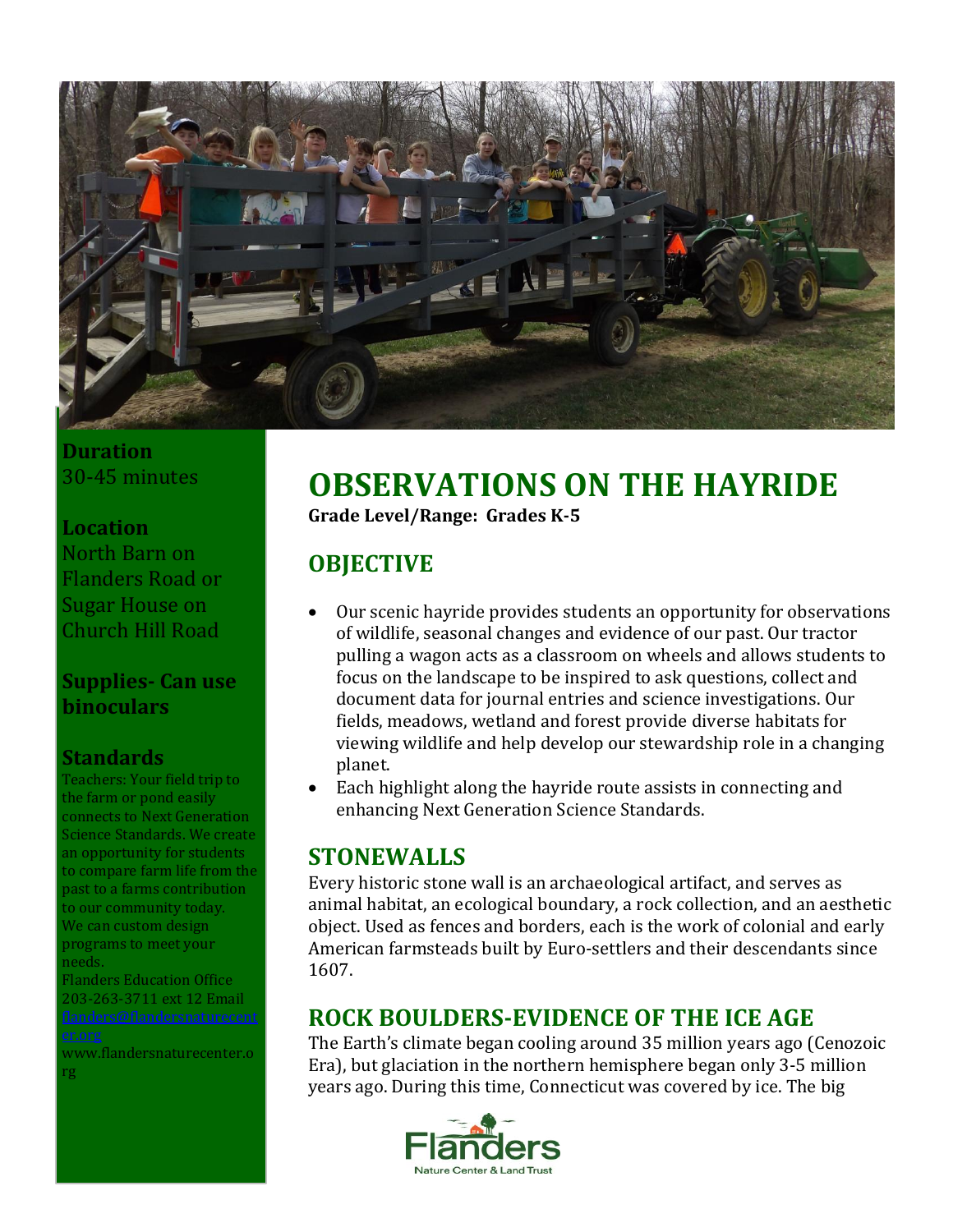rounded rocks you see were carried by ice and put down as the glacier melted more than 10,000 years ago.

### **THE OLD APPLE ORCHARD**

In the 1600s, apples made their way to North America, some of these apples were very good for eating and cooking, most of the early varieties would be considered poor quality today. Often, they were used for cider, and the ground-up apples were fed to livestock.

A Massachusetts man, John Chapman, became famous for planting trees throughout Ohio, Indiana, and Illinois. You might know him by his nickname, "Johnny Appleseed."

### **EASTERN BLUEBIRDS**

Male Eastern Bluebirds are vivid, deep blue above and rusty or brick-red on the throat and breast. Females are grayish above with bluish wings and tail, and a subdued orangebrown breast. Eastern Bluebirds live in meadows and openings surrounded by trees that offer suitable nest holes for cavity nesters. Bluebirds are secondary cavity-nesters, meaning their beaks are not strong enough to excavate their own nests. With the construction of nest boxes and our bluebird trail, bluebirds are now a common sight at Flanders. You will see both males and females working together to raise the baby birds.





# **TWIN SHAGBARK HICKORY TREES**

#### Scientific Name: Carya ovata

It's easy to see how shagbark hickories got their name! Their trunks are characterized by long, peeling strips of bark. Some animals make their homes in snug crevices beneath the loose bark. Hickories are deciduous trees, so when autumn arrives, their leaves turn pale green to yellowish-brown before falling to the ground. Hickory nuts are consumed by a variety of animals, both gray squirrels and chipmunks flourish in this area thanks to these trees.

### **MILKWEED FOR MONARCH BUTTERFLIES**

The meadow is bursting with life which includes nesting birds, mammals and insects. Many butterflies have a single plant required as a food source for their larval form and is referred to as a host plant. Milkweed is the host plant for the monarch butterfly. Without milkweed, the larva would not be able to develop into a butterfly

Adult monarchs feed on the nectar of many flowers, but they breed only where milkweeds are found.

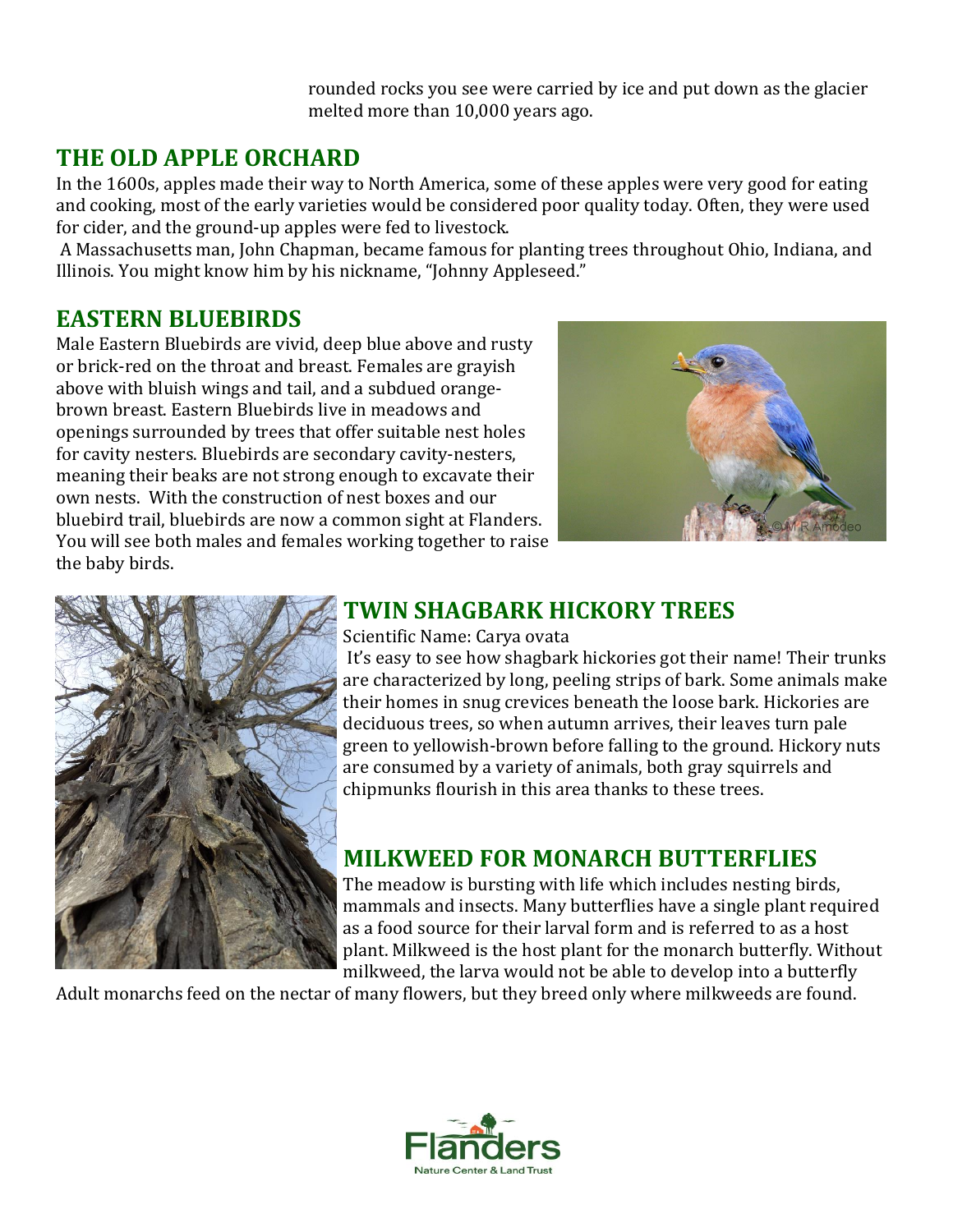### **WETLAND HABITAT**

From the top of the hill you can see lily pads, a beaver's lodge, cattails and other wetland plants creating perfect habitat for aquatic species. Canada geese, red winged blackbirds and mallard ducks are just a few potential bird observations along with turtles, frogs and dragonflies. What you can't see is the value of wetland filtering out pollutants and creating clean water for this generation…and the next.

# **TEACHER RESOURCES**

#### **For Stonewalls**

The Stonewall Initiative http://stonewall.uconn.edu/

#### **For Rocks and Connecticut Geology**

Yale-New Haven Teachers Institute-Geology of Connecticut http://teachersinstitute.yale.edu/curriculum/units/1995/5/95.05.01.x.html

#### **For Apple Orchard**

National Geographic History of Apples http://theplate.nationalgeographic.com/2014/07/22/history-of-apples/

#### **For Bluebirds**

CT DEEP Eastern Bluebird factsheet http://www.ct.gov/deep/cwp/view.asp?a=2723&q=325966 North American Bluebird Society http://www.nabluebirdsociety.org/ Cornell school of Ornithology https://www.allaboutbirds.org/guide/Eastern\_Bluebird/id

#### **For Hickory Trees**

National Wildlife Federation Wildlife Library http://www.nwf.org/Wildlife/Wildlife-Library/Plants/Shagbark-Hickory.aspx

#### **For Milkweed and Monarchs**

USDA Forest Service https://www.fs.fed.us/wildflowers/pollinators/Monarch\_Butterfly/habitat/

#### **For Wetland**

Department of Environmental Protection, US. Fish and Wildlife Service National Wetlands Inventory https://www.fws.gov/northeast/ecologicalservices/pdf/WetlandsofConnecticut.pdf

### **SUGGESTED READING BEFORE YOUR FIELD TRIP**

National Science Teachers Association (NSTA) Outstanding Science Trade Books http://www.nsta.org/publications/ostb/